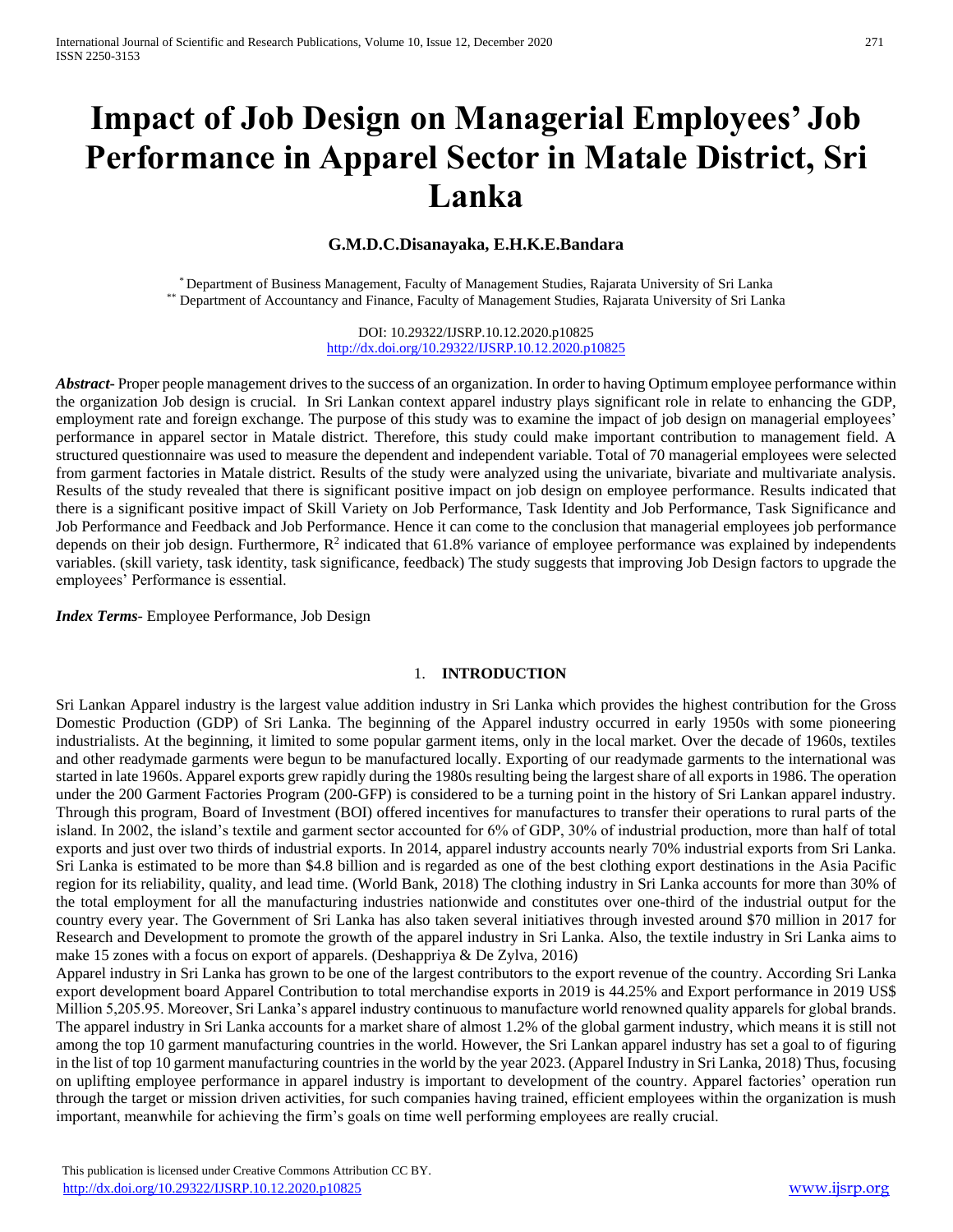Hence, employee Performance is the achievement of targets of the tasks assigned to employees within particular period of time. The success of business depends on employees' performance. One of the most effective ways to increase business performance and profit is to increase the performance of employees, from the lowest levels of the organization to senior management (Aroosiya & Ali, 2010). Focusing on enhancing employees' performance becoming major strategy to accomplishing organization goals and objectives. Most of managerial level employees' focusing on monetary benefits, promotion, job satisfaction, and job design in order to enhancing the employee performance. (Ali & Rehman, 2014; Sarwar, Imran, Jabbar & Hannan, 2013) According Hackman and Oldham's job characteristic model is basis for many work design theories and extends the notion of meeting employee's human/mental needs to improve performance processes. They depicted positive work structure in the form of five job characteristics (skill variety, task identity, task significance, autonomy, feedback) which promoted higher intrinsic psychological factors (meaningfulness, responsibility, knowledge of results) and thus improve motivation and work performance. If employee have knowledge of results of their work, a sense of responsibility, and an understanding of the meaningfulness of their work will ultimately have grater satisfaction on the job.

#### **2. PROBLEM STATEMENT**

Job design plays significant role for optimizing employee performance. In order to increasing job satisfaction and motivation of employees it is important to focusing on job design. Effective job design measures of the degree which employee is involved in task and assignments. Even though job design is not a new concept it has failed to attain much attention from managers. (Zareen, Razzaq, Mujtaba, 2013) Thus, it is important to examine the impact of job design on job performance. Even though many researches have done studies factors affecting job performance, many of them included training, motivation, employee satisfaction, (Hijr & Haleem, 2017; Zhangpeidi, 2016; Hailesilasie, 2009) it has few empirical evidence to examine the impact of job design on job performance. There is no study to examine the impact of job design on job performance on managerial employees in apparel sector in Sri Lanka or Matale District, hence this study within Sri Lankan context is a new thing. Factors affecting job designs empirically studied dimensions indicate organizational factors, environmental factors and behavioral factors, (Rajaguru, 2019) work flow, autonomy, work practice (Sinha, 2017) Job rotation, job enrichment and job enlargement (Zareen, Razzaq, Mujtaba, 2013) But dimensions of skill variety, task identity, task significance, feedback less addressed in studies to examine the impact on managerial employees performance in apparel sector in Matale district.

Therefore, here contradictions on job design and its impact on managerial employees' performance in apparel sector in Matale district lead to the identification of a research problem that is worth to study. The problem statement addressed;

**Do skill variety, task identity, task significance, feedback, contribute to managerial employees' performance in apparel sector in Matale district?**

#### **3. LITERATURE REVIEW**

#### **3.1 Employee Performance**

Well performing employees contribute to the efficiency and success of the organization. (Hameed & Wasead, 2011) Quality of work will refers completion of the task on time with desired standards. The working quality can be carried out through the employee maximum commitment to perform task, employee positive attitudes to meeting organization's expectation being understand personal performance objectives. (Zhangpeidi, 2016) Organizational optimal performance depends on human resources attempts in order to develop organizational capabilities of employees. Performance is considered as behavior or a method which operates based on the organizations, groups and individuals. In other words, performance is behavior by determined indicators which can be evaluated positively or negatively for employees (Saravani & Abbasi, 2013). Job performance is one of the most important dependent variables and has been studies for a long decade. Borman & Motowidlo (1993) identified two types of employee behavior that are necessary for organizational effectiveness: task performance and contextual performance Viswesvaran (2005) Task performance is defined as 'the proficiency with which incumbents perform activities that are formally recognized as part of their jobs; activities that contribute to the organization's technical core either directly by implementing a part of its technological process, or indirectly by providing it with needed materials or services. Task performance entails the accomplishment of duties and tasks that are specified in a job description. Contextual performance consists of behavior that does not directly contribute to organizational performance but supports the organizational, social, and psychological environment. Contextual performance is different from task performance as it includes activities that are not formally part of the job description. It indirectly contributes to an organization's performance by facilitating task performance (Sonnentag et al., 2010). All concepts refer behaviors that go beyond the formally core work goals. Extra tasks, showing initiative, coaching newcomers on the job included in contextual performance. Contextual task performance included with the in direct activities related to the job. Cooperating with others, defending organizational objectives, volunteering to contribute more are included with the contextual performance. (Pine, Desa & Asaari 2016)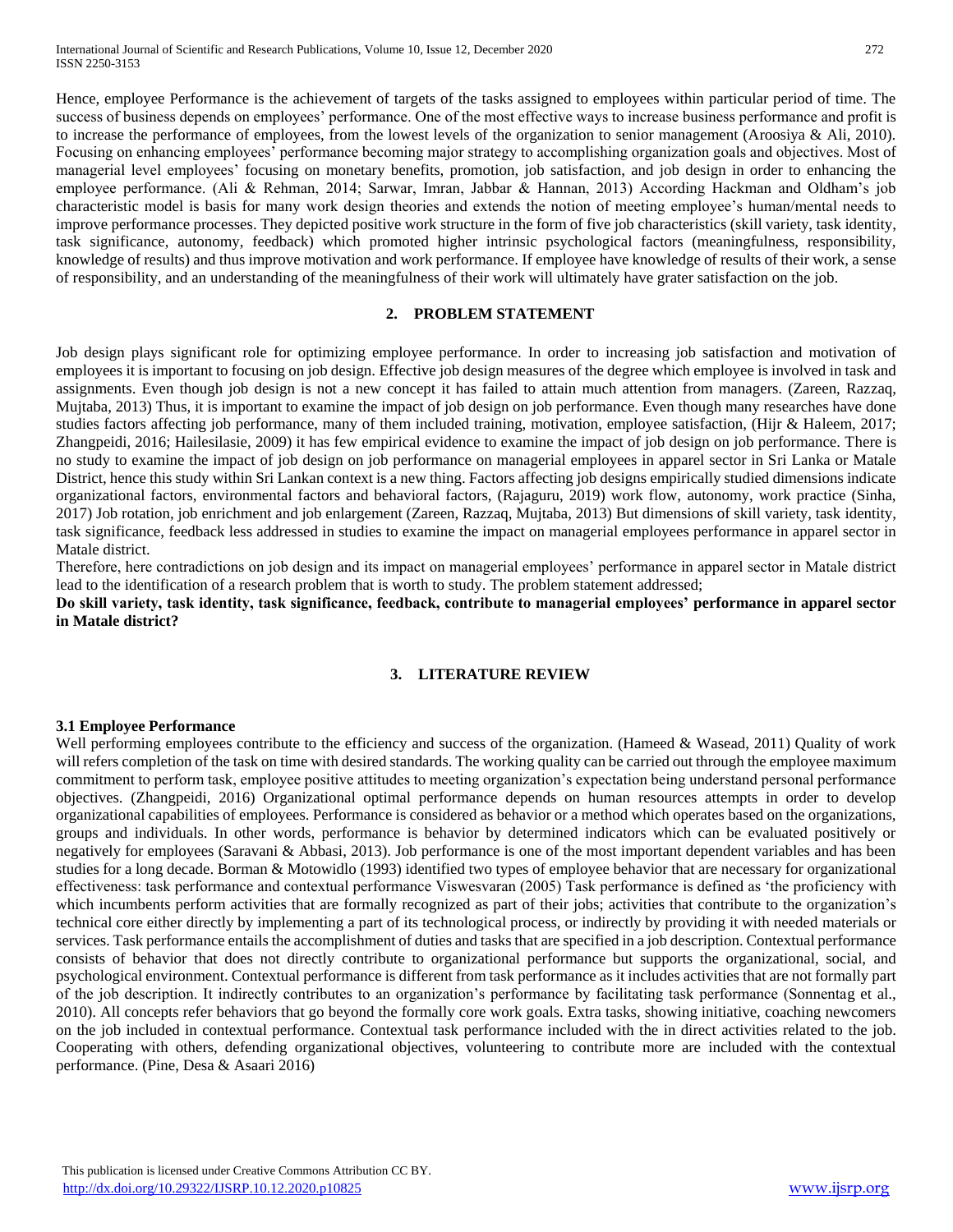# **3.2 Job Design**

Goncalves, (2015) Job design is a key element that defines the individual's relationship to their work and organization and has been suffering numerous changes over the years. In fact, in the early job design research, companies were only focused on job simplification in order to require less skilled and cheaper workforce, assuring the elimination of all unnecessary movement to execute a particular task, in order to achieve the most efficient ways of performing work activities. However, due to several reasons like technological revolution and changes of organizational demands, nowadays companies are designing and applying different kinds of work organization such as working in teams rather than individually and increasing the challenge inherent to every job. From a conceptual perspective, job design is defined as determining the specific job content, the methods used at work and the relationships between jobs to correspond the firm's technological and organizational and the employees' social and personal expectations (Kaymaz, 2010). skill variety is to the extent to which the job requires the employee to draw from a number of different skills and abilities as well as on a range of knowledge. (Ajgaonkar et al., 2012) Skill variety is a job characteristic, which workers are required to perform a variety of skills to achieve in the assigned work (Tungkiatsilp, 2014). Task identity measures the degree to which a job requires the completion of an identifiable piece of work. This would involve doing a job from beginning to end with a visible outcome. Task identity is important for works to find their work meaningful. Employees must feel that the work they perform is their own, and must feel personally responsible for whatever successes and failures occur as a result of the work According to Ajgaonkar et al., (2012) task significance involves importance of the task. Task significance is the degree to which a job has substantial impact on the lives of other people either in the immediate organization or external environment. Feedback is the measure of the degree to which performing the work activities results in the job incumbents obtaining direct and clear information about the effectiveness of their performance. By providing information on task performance, feedback can increase knowledge acquisition for complex tasks (Folami& Jacobs, 2005).

#### **3.3 Empirical Evidence**

Study carried out by Malkanthi and Hussain (2016) Impact of job design on employees' performance in peoples' bank using 54 employees indicated that there were significant impact skill variety, task identity, task significance, autonomy, feedback on employee performance. When a job is designed to include or increase characteristics such as skill variety, task identity, task significance, autonomy, feedback, it is predicted to have positive effects on employee motivation, satisfaction and performance (Crane, 2012) The importance of job design in enhancing individual's productivity and performance has been discussed extensively in few studies. From the organizational aspect, job design plays vital part in supporting the employees' work performance in achieving organizational outcomes as it may directly or indirectly influence the manner they perform their responsibilities and tasks (Masrek, 2013). Phoomphong (2008) studied on the relationship between the perceived self-efficacy, job characteristics, job satisfaction, and job performance of employees in faculty of Agriculture, Chiang Mai University. The finding has showed that the overall job characteristics revealed the significant positive relationship job performance. Skill variety, task identity, autonomy and feedback showed the significant positive relationship with job performance. However task significance presented no relationship with job performance. Josephine (2014) study on effects of job design on employees' performance using 180 respondents indicated that there is positive significant impact task identity, autonomy and feedback on job performance. Impact of job design on employee performance, mediating role of job satisfaction: a study of FMCG's sector in Pakistan, research findings indicated positive impact of Skill variety, task identity, autonomy, task significance and feedback on employee performance.(Ali & Rehman, 2014)

Based on above evidence following hypothesis were developed for the study.

H1: There is positive impact of job design on managerial employees' performance in apparel industry in Matale District.

H2: There is positive impact of Skill variety on managerial employees' performance in apparel industry in Matale District.

H3: There is positive impact of task identity on managerial employees' performance in apparel industry in Matale District.

H4: There is positive impact of task significance on managerial employees' performance in apparel industry in Matale District.

H5: There is positive impact of feedback on managerial employees' performance in apparel industry in Matale District.

#### **4. METHODOLOGY**

Objective of the study is to examine the impact of job design on job performance thus study is a hypothesis study and field of study is conducted within the natural environment in the garment sector under minimal interference within a non-contrived setting. The research is purely based on primary data, which was collected by giving a questionnaire to the managers in the apparel industry. Also, secondary data such as published research articles, books, annual reports issued by apparel sectors, government publications were used for the study. The unit of the study is individual, as data collected from each managerial employee in the garment sector in Malate District. Sample of the study was randomly selected 70 managerial employees in the apparel industry.

#### **4.1 Conceptual Framework**

A conceptual framework is one's beliefs on how certain variables or concepts are related to each other and an explanation of why those variables are associated with each other (Sekaran & Bougie, 2010).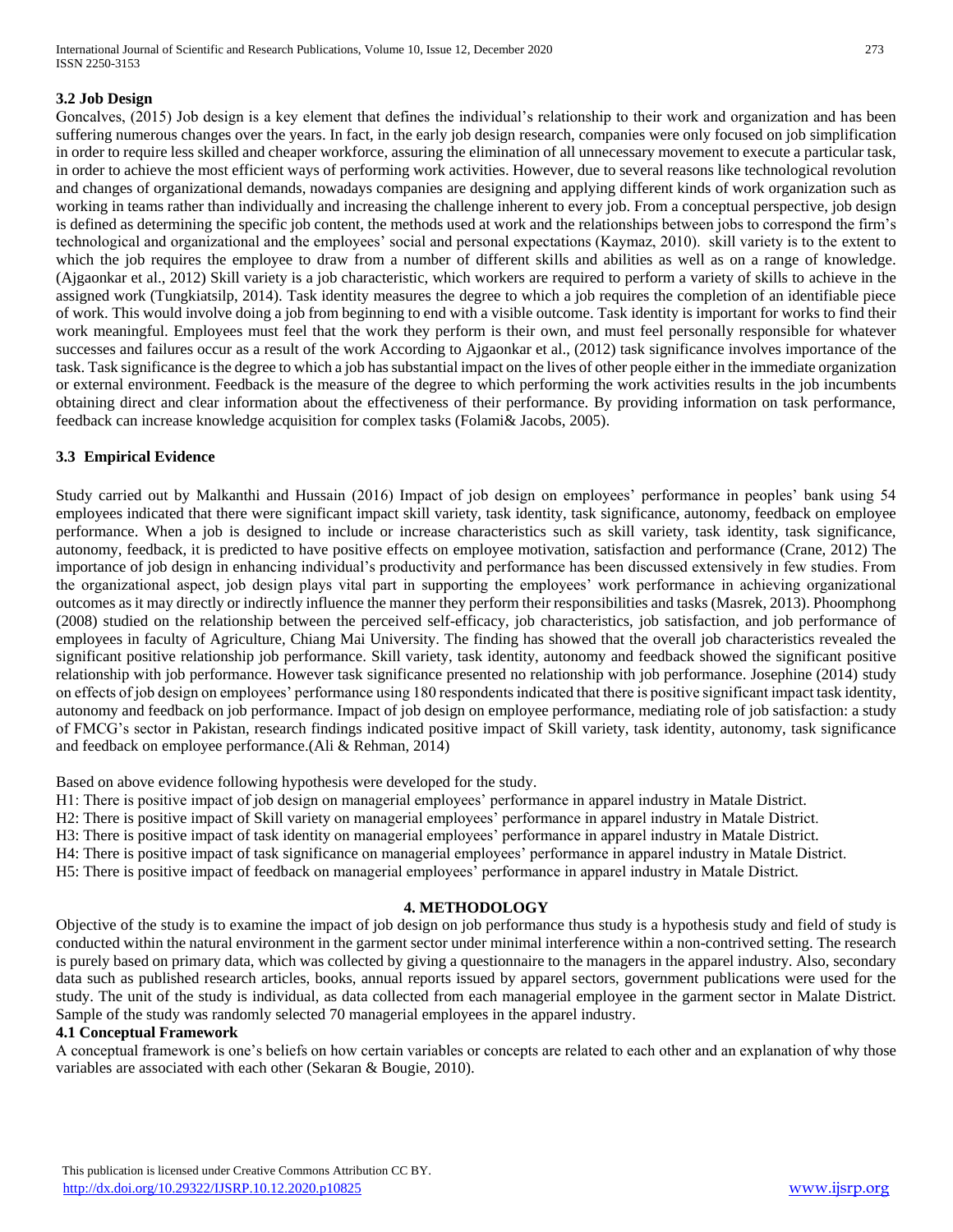The figure 4.1 shown below, described the relationship between Job design and Job performance. Following conceptual framework has developed based on the empirical evidence shown above and the purpose of the study is to examine the impact of job design on job performance.

Figure 4.1: Conceptual Framework



## **5. RESULTS AND DISCUSSION**

#### **5.1 Reliability Analysis**

#### **5.1.1 Reliability of Job Design Questionnaire**

To measure the reliability of the job design questionnaire inter item reliability test was used. Reliability level of job design measures are in range between 0.703 and 0.748. The table 5.1 shows the results of inter item reliability for each dimension of job design. Table 5.1 – Cronbach Coefficient Alpha value for Job Design

| Variables         | Cronbach Coefficient Alpha | Number of Items |  |  |
|-------------------|----------------------------|-----------------|--|--|
| Skill variety     | 0.703                      |                 |  |  |
| Task identity     | 0.724                      | 3               |  |  |
| Task significance | 0.738                      | 3               |  |  |
| Feedback          | 0.747                      |                 |  |  |

#### **5.1.2 Reliability of Job Performance**

Researcher has used inter item reliability test measure the consistency of the questionnaire. Cronbach alpha scores of job performance measures are 0.706 and 0.812. The table 5.2 shows the results of inter item reliability for each dimension of job performance. Table 5.2 - Cronbach Coefficient Alpha value for Job Performance

| Variables                 | Cronbach Coefficient Alpha | Number of Items |
|---------------------------|----------------------------|-----------------|
| Task performance          | 0.706                      |                 |
| Contextual<br>performance | 0.812                      |                 |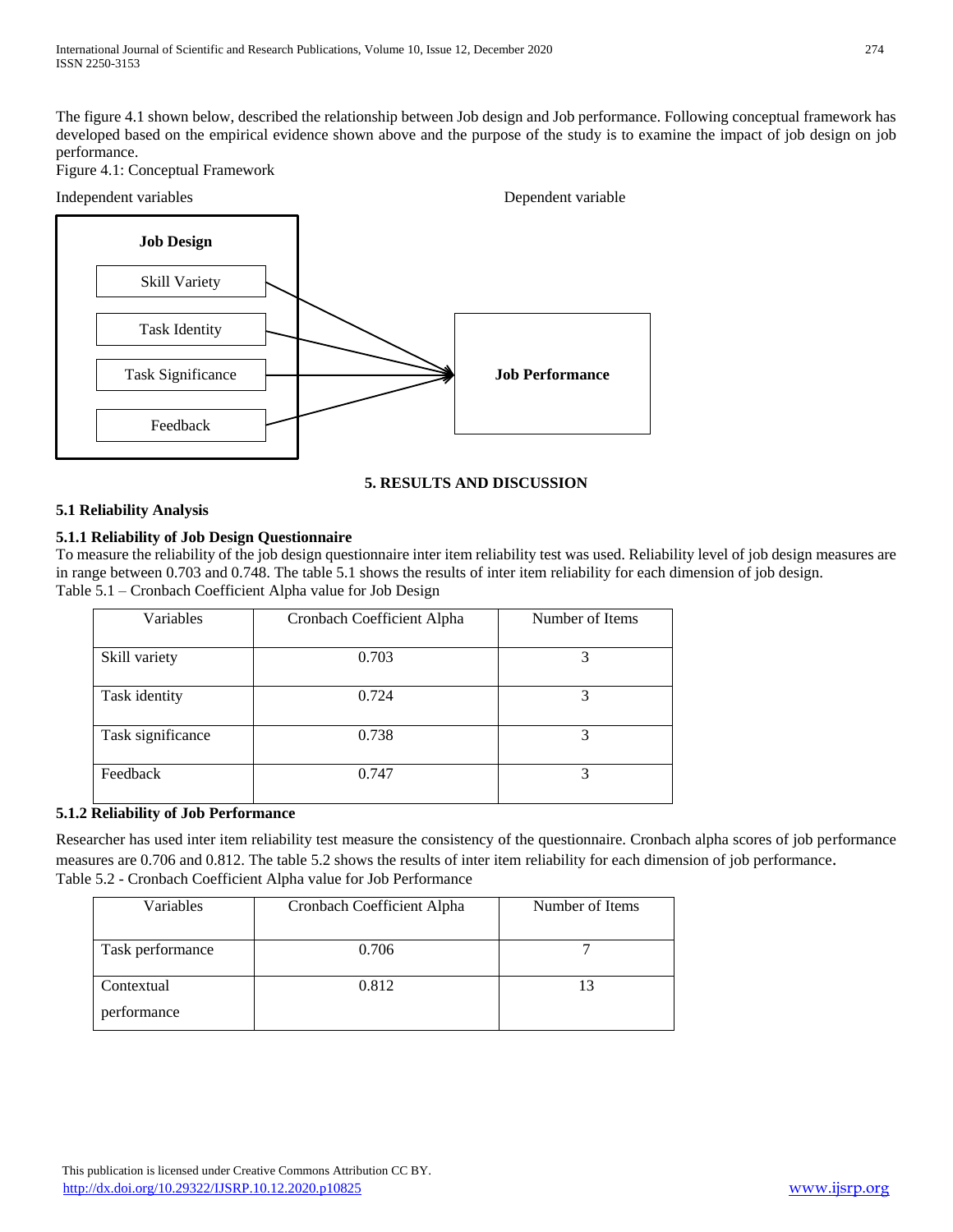## **5.2 Demographic profile of the Respondents**

Table 5.3 - Demographic profile of the Respondents

| Gender                | $\frac{6}{6}$            | <b>Educational Level</b> | $\frac{0}{0}$ |
|-----------------------|--------------------------|--------------------------|---------------|
| Male                  | 53                       | G.C.E.A/L                | 67            |
| Female                | 47                       | Diploma                  | 18            |
|                       | 100                      | Degree                   | 12            |
|                       |                          | Other                    | 3             |
| Age                   | $\frac{6}{6}$            |                          | 100           |
| Below 21              | $\overline{\phantom{a}}$ |                          |               |
| $21 - 30$             | 69                       | Experience (Years)       | $\%$          |
| $31 - 40$             | 23                       | Less than 1              | 15            |
| $41 - 50$             | 8                        | Between $1-2$            | 51            |
| Above 51              | $\overline{\phantom{a}}$ | Between $3-4$            | 12            |
|                       | 100                      | More than 5              | 22            |
|                       |                          |                          | 100           |
| <b>Marital Status</b> | $\frac{0}{0}$            |                          |               |
| Single                | 51                       |                          |               |
| Married               | 49                       |                          |               |
|                       | 100                      |                          |               |

#### **5.3 Descriptive statistics**

Table 5.4: Descriptive statistics for Variables

|                          | Mean   | Std.      |  |
|--------------------------|--------|-----------|--|
|                          |        | Deviation |  |
| <b>Skill Variety</b>     | 3.5693 | .58844    |  |
| <b>Task Identity</b>     | 3.5946 | .55744    |  |
| <b>Task Significance</b> | 3.2103 | .61961    |  |
| Feedback                 | 3.5895 | .53932    |  |
| <b>Job Performance</b>   | 3.3094 | .37831    |  |

Statistics revealed that, the Skill Variety, Task Identity and Feedback reported moderate mean scores as 3.5693, 3.5946 and 3.5895 respectively. Task Significance subscale reported slightly lower mean score as 3.2103. However, Task Significance cluster reported the highest standard deviation of .61961. The data shows that the mean value of Job Performance is 3.3094.

# **5.4 Correlation Analysis**

Table 5.5 Results of Correlation Analysis

| Variable                 | Correlation                                   | <b>Job Performance</b> |
|--------------------------|-----------------------------------------------|------------------------|
| <b>Skill Variety</b>     | <b>Pearson Correlation</b><br>Sig. (1-tailed) | $.705***$<br>.000      |
|                          | <b>Pearson Correlation</b>                    | $.644***$              |
| <b>Task Identity</b>     | Sig. (1-tailed)                               | .000                   |
|                          | Pearson Correlation                           | $.332**$               |
| <b>Task Significance</b> | Sig. (1-tailed)                               | .004                   |
|                          | Pearson Correlation                           | $.297**$               |
| Feedback                 | Sig. (1-tailed)                               | .008                   |
| Job design               | <b>Pearson Correlation</b>                    | $.758***$              |
|                          | $Sig.$ (1-tailed)                             | .000                   |

\*\*. Correlation is significant at the 0.01 level (1-tailed).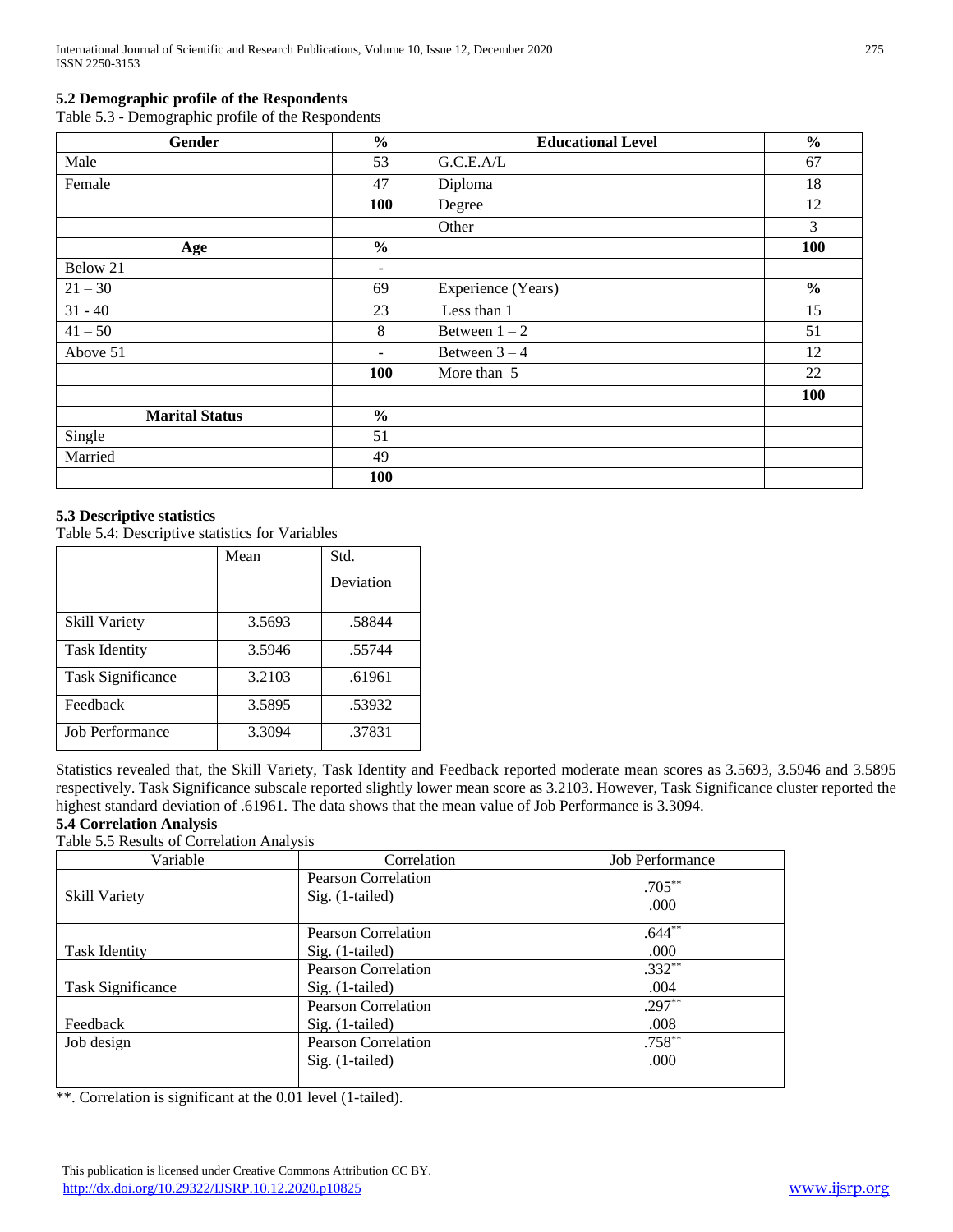According to the data was reported in the above table, the Pearson correlation between Job Design and Job Performance was 0.758. It indicated that there was a strong positive relationship between Job Design and Job Performance. This relationship was statistically significant as the correlation was at 0.01 levels (1 –tailed). The associated significant value (p) is less than 0.05. Hence hypothesis can be accepted. These results explained that the Job Design is positively and significantly related to managerial employees Job Performance in apparel sector in Matale district.

According to the data was reported in the above table, correlation between Skill Variety and Job Performance was 0.705. It was indicated that two variables are positively correlated. It was statistically significant at 0.01 levels (1 –tailed). Table 5.5 indicated that the correlation between Task Identity and Job Performance was 0.644. It was indicated that two variables are positively correlated. It was statistically significant at 0.01 levels (1 –tailed). According to the data was reported in the above table, the Pearson correlation between Task Significance and Job Performance was 0.332. It indicated that there was a strong positive relationship between Task Significance and Job Performance. This relationship was statistically significant as the correlation was at 0.01 levels (1 –tailed). Correlation between Feedback and Job Performance was 0.297. It was indicated that two variables are positively correlated. It was statistically significant at 0.01 levels (1 –tailed), these results support the hypothesis of the study.

#### **5.5 Regression Analysis**

Table 5.6: Result of regression Analysis

| Adj. $R^2 = .618$        | F Value = $21.630$ Sig F = $.000^a$     |            |                                      |       |      |
|--------------------------|-----------------------------------------|------------|--------------------------------------|-------|------|
| Model                    | <b>Unstandardized Coefficients</b><br>B | Std. Error | Standardized<br>Coefficients<br>Beta | t     | Sig. |
| (Constant)               |                                         |            |                                      |       |      |
|                          | .812                                    | .270       |                                      | 3.005 | .004 |
| <b>Skill Variety</b>     | .305                                    | .065       | .474                                 | 4.702 | .000 |
| <b>Task Identity</b>     | .214                                    | .068       | .315                                 | 3.164 | .002 |
| <b>Task Significance</b> | .071                                    | .050       | .117                                 | 1.436 | .156 |
| Feedback                 | .049                                    | .062       | .074                                 | .788  | .434 |

b. Predictors: (Constant), Skill Variety, Task Identity, Task Significance, Feedback

According to the table 5.6  $\mathbb{R}^2$  value of .618 indicates that predictor variables (Skill variety, Task identity, Task significance and Feedback) for the test have ability to explain 61.8% variation of the dependent variable (Job Performance). According to the above table F value of 21.630 was significant at 0.000 ( $p = 0.001$ ), researcher assume that linear relationship between the independent and dependent variable is not violated.

The major purpose of the study was to explore the impact of Job Design on Job Performance of managerial employees in apparel sector in Matale district. For the purpose of this study, the researcher hypothesized that there will be a positive and significant correlation between managerial employees as mentioned in the theoretical framework.

By considering the hypothesis one, the results indicated there is a significant positive relationship between Job Design and Job Performance. This finding empirically confirms the theoretical arguments given by (Ambrose, Geoffrey, Nehemiah & Augustine, 2013; Ivancevich, 1998; Al-Ahmadi, 2009; Garg&Rastogi, 2006; Aswathappa, 2006; Ali & Rehman, 2014**;** Campion et al., 2005)

#### **6. CONCLUSION AND RECOMMENDATION**

## **6.1 Conclusion**

Main objective of this research was to examine the impact of job design and job performance. According to the research findings job design positively affected on job performance of the managers. The correlation analysis denotes that there is a significant positive relationship between job design and job performance( $r = 0.758$ ).

The second objective of this research was to examine the impact of each dimension of job design on job performance. The four dimensions comprised in job design were the skill variety, task identity, task significance and feedback. According to the results obtained from the calculations, effect of each dimension can be identified as follows.

There is a significant positive relationship between Skill Variety and Job Performance  $(r = 0.705)$ , Task Identity and Job Performance  $(r = 0.644)$ , The correlation analysis denotes that there is a weak positive relationship between Task Significance and Job Performance  $(r = 0.332)$ , Feedback and Job Performance  $(r = 0.297)$ . Therefore correlation analysis result has been accepted research hypothesis.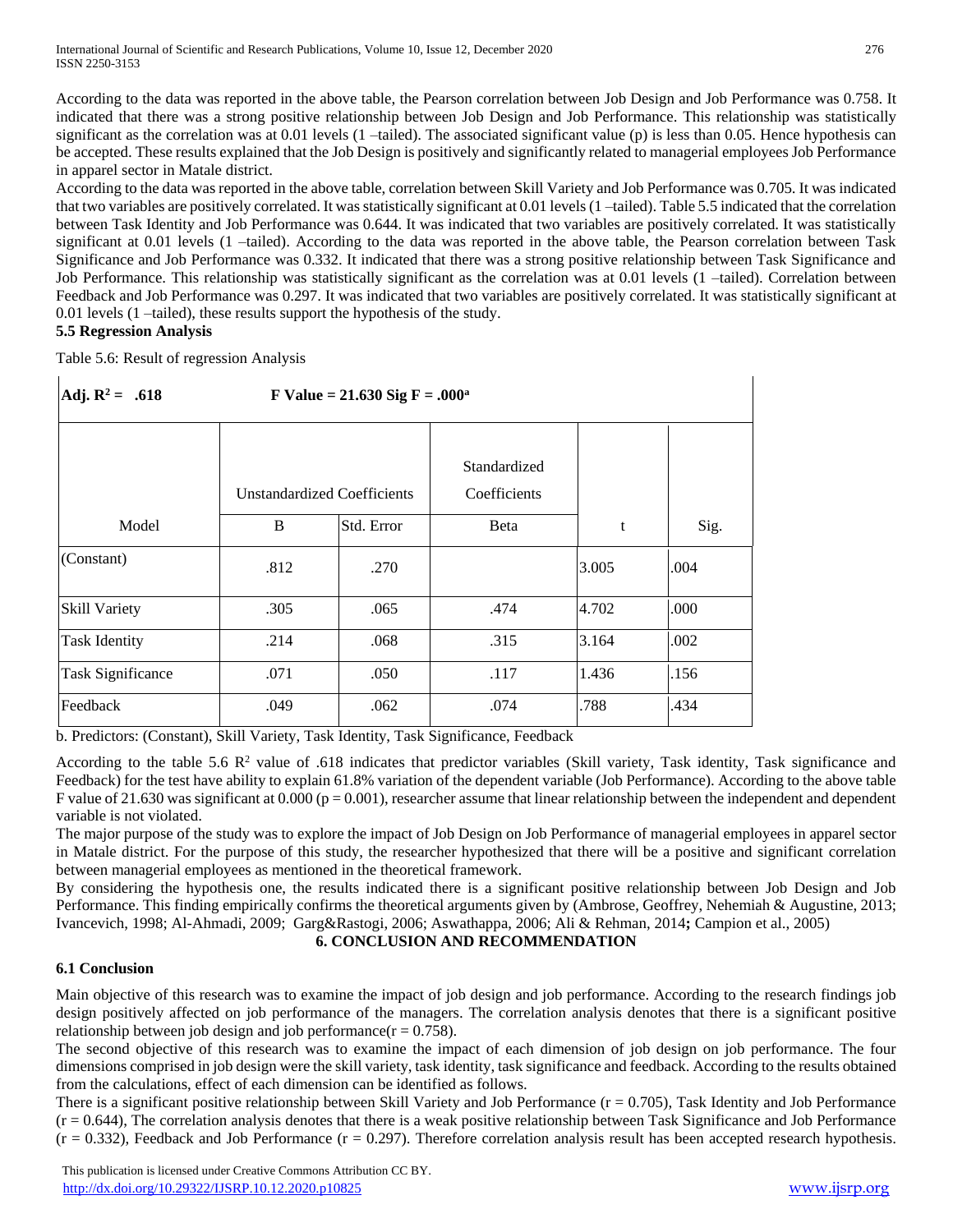That means, most of the managerial employees job performance depends on their job designs. Based on the major findings related to two objectives of the thesis, it can come to the conclusion that managerial employees job performance depends on their job design.

#### **6.2 Recommendation**

Above results of the research verify that the job design significantly and positively affected on job performance of managerial employees in apparel sector. According to the results four dimensions of job design have shown positive impact on job performance of the managerial employees, up to the satisfactory level. Anyway, more steps can be taken to motivate the employees to be more satisfied with their jobs. Mainly, managerial employees should give the opportunity to actively participate in decision making. They should give the full responsibility. It really helps to enhance their self-confidence and to widen their capacity. Therefore their job performance will be significantly increased. In order to increase job performance of managerial employees, task identity and job feedback should be taken into consideration. Task identity could be formed through task combining and natural work units forming. Job should be designed identifying similar tasks to increase task identity. Giving feedback to the employees in order to acquiring knowledge and selfperformance evaluation is much important. Company can organize different kind of functions, teamwork and competitions for increase the co-worker relationship and if there is a better co-worker relationship company can increase the job satisfaction of the employees, subsequently the job performance. According to that result researcher can conclude good job design may reason to increase job performance of respondents. The researcher has selected four dimensions to measure the job design. According to the research findings mean value of skill variety, task identity, task significance, and feedback indicate high.

# **References**

Apparel Industry in Sri Lanka. (2018, July 02). Retrieved from Bizvibe: https://www.bizvibe.com/blog/textiles-and-garments/apparelindustry-in-sri-lanka

Aswathappa.K, (2006), 'Job Analysis and Job Design', Human Resource and Personal Management, 4th Edition, pp.93-125, India: Tata McGraw-Hill Publishing Company Limited.

Borman , W., & Motowidlo, S. (1993). Expanding the criterion domain to include elements of contextual performance. San Francisco,

CA: Jossey Bass

Campion, M. A., Mumford, T. V., Morgeson, F. P., & Nahrgang, J. D. (2005). Work redesign:

Deshappriya, R., & De Zylva, A. (2016). *The Future of Sri Lanka's Apparel Export Industry.* Lakshman Kadirgamar Institute of International Relations and Strategic Studies.

Garg, P. and Rastogi, R. (2005), ' New Model of Job Design: Motivating employees' Performance', Journal of Management Development, 25(6), 572–587.

Hackman, J. R., & Oldham, G. R. (1975). Development of the Job Diagnostic Survey. Journal of Applied Psychology, 60, 159–170.

Hailesilasie, G. (2009). Determinants of public employees' performance: evidence from Ethiopian public organizations. International Journal of Productivity and Performance Management, 58 (3), 238-253.

Hameed , A., & Waheed, A. (2011). Employee development and its affect on employee performance: A conceptual framework.

International Journal of Business and Social Science, 2 (13), 224-229.

Ivancevich.J.M,(1998), 'job analysis and job design', Human Resource Management,7th edition, pp.168-195,Irwin McGraw-HILL.

Josephine. (2016). *Effect of Job Design on Job Performane*. Retrieved from http://www.repositary.seku.ac.ke

K.Rajaguru. (2019). *What is Job Design*. Retrieved from Economic Disscussion: http://www.economicdisscussion.om

Malkanthi, S., & Hussain, A. (2016). Impact of Job Design on Empolees' Performance in Peoples' Bank of Ampara Distrit. *Research Gate*, 269-275.

Pine, L. S., Desa, N. M., & Asaari, M. H. (2016). Big Five Factors and Employees' Voice Behavior among Employees in Small-Medium Enterprise in Penang . Review of European Studies, 8(3)

Riyasa.A.R, (2008), 'Impact of job design on employee's satisfaction in Daya Garments, South Eastern ,University of Sri Lanka.

Sekaran, U. (2010). Research Methods for Business . New York: Jhon Wiely & sons

Viswesvaran, C. (2005). Is there a general factor in ratings of job performance? J Appl Psychol.